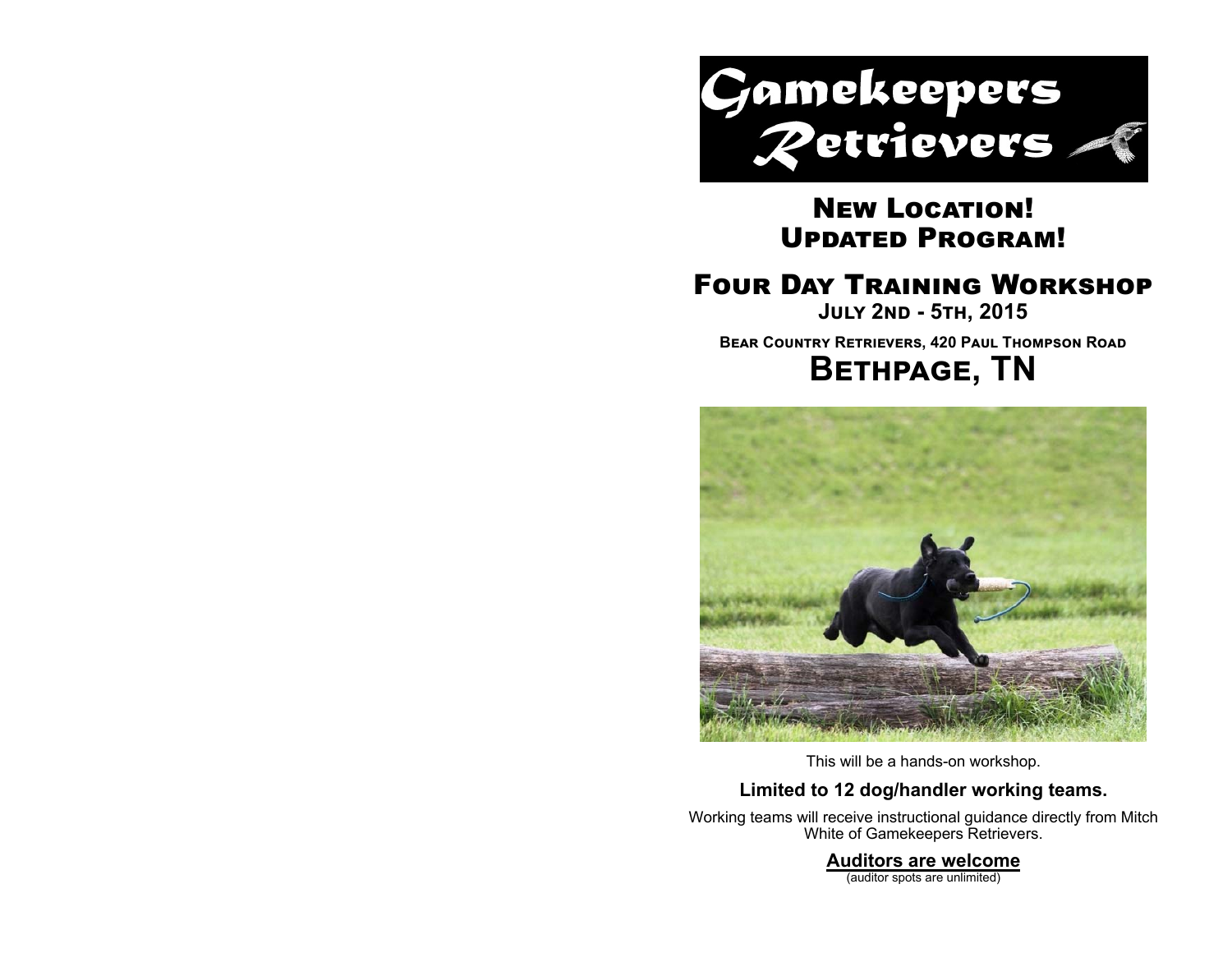## **What to expect...**

#### **NEW PROGRAM FORMAT!** This year we are changing things up a bit and combining the backbone of most of Mitch's programs (drills, land and water marks/blinds and giving participants feedback on the fly as they work their dogs) with some of the elements of the very popular Set Up Seminar. Our goal is not only to help you advance your dogs to the next level in training, but to also assist you in thinking beyond your dog to the how/why your training set up affects your dogs performance. This program will be open to dogs and handlers of all levels.



Mitch will work with each dog and handler team on drills, land/water marking skills, training concept development, basic level skills or blinds (as needed). Then the group will be divided into two design teams and each team will be tasked with setting up a training scenario.

Each design team will be asked to "defend" their scenario by explaining the set up and identifying the factors and elements that will affect the dogs performance. Each design team will run their dogs on the other design team's set up. Mitch assist the handlers in working their dogs and he

will address how the set up affected each dog's performance. He will "grade" the team on how effective their set up was and how well the design team did in correctly identifying the factors and elements affecting the working dogs.

Working Dog/Handler teams will be limited to running TWO (2) dogs throughout the seminar. Please note that only ONE (1) dog may be run per training segment.

Auditors are invited to contribute to the discussion. In addition, Auditors will be invited to design a scenario for the working teams to run on the final day of the workshop.

#### The workshop will be held at:

# **Bear Country Retrievers and Gun Dogs**

420 Paul Thompson Road, Bethpage, TN 37022

GPS Coordinates: 36.553778, -86.372184

Gamekeepers Retrievers would like to thank Clint and Sherie Catledge of Bear Country Retrievers and Gun Dogs for allowing us the use of their fabulous training grounds for this year's workshop. These incredible training grounds have been designed with the retriever in mind and will provide endless opportunity to train and challenge both you and your dog.

#### Directions:

From I-65 - Exit 117 (Portland, St. Road 52). East to Dobbins Pike (174) which is 13 miles from I-65. Right on 174 and left onto Oak Grove Church Road. Right on Paul Thompson Road and follow to 420.

From I-24/I-40 - Take I-40 to Exit 239 (109 North) through Gallatin and up Dobbins Pike.



### **HOTELS:**

Check with the hotel regarding rates, dogs in the room and pet deposits that may be required. These hotels are approximately 30 minutes to 1 hour from Bear Country. Please allow adequate travel time each day.

# **Super 8 Cuality Inn Gallatin**<br>
3811 Nashville Road<br>
1001 Village Green Crossi

3811 Nashville Road 1001 Village Green Crossing<br>
Franklin. KY 42134 6allatin. TN 37066 Franklin, KY 42134 Gallatin, TN 37066<br>(270) 586-5090 (615) 451-4494  $(615)$  451-4494

#### **CAMPING:**

**Bledsoe Creek State Park and Campground**  400 Zieglers Fort Road, Gallatin, TN 37066 (615) 452-3706

### **ADDITIONAL INFORMATION:**

A continental breakfast of coffee, juice, fruit and pastries will be provided by Gamekeepers each day.

 Due to the nature of the workshop, breaks and lunch times will vary. Please bring food and beverages you can eat on the run. There is a small country store close by where you can purchase gas, sandwiches, drinks, ice and other essentials.

 A list of area restaurants will be provided so workshop participants can organize group dinners if desired.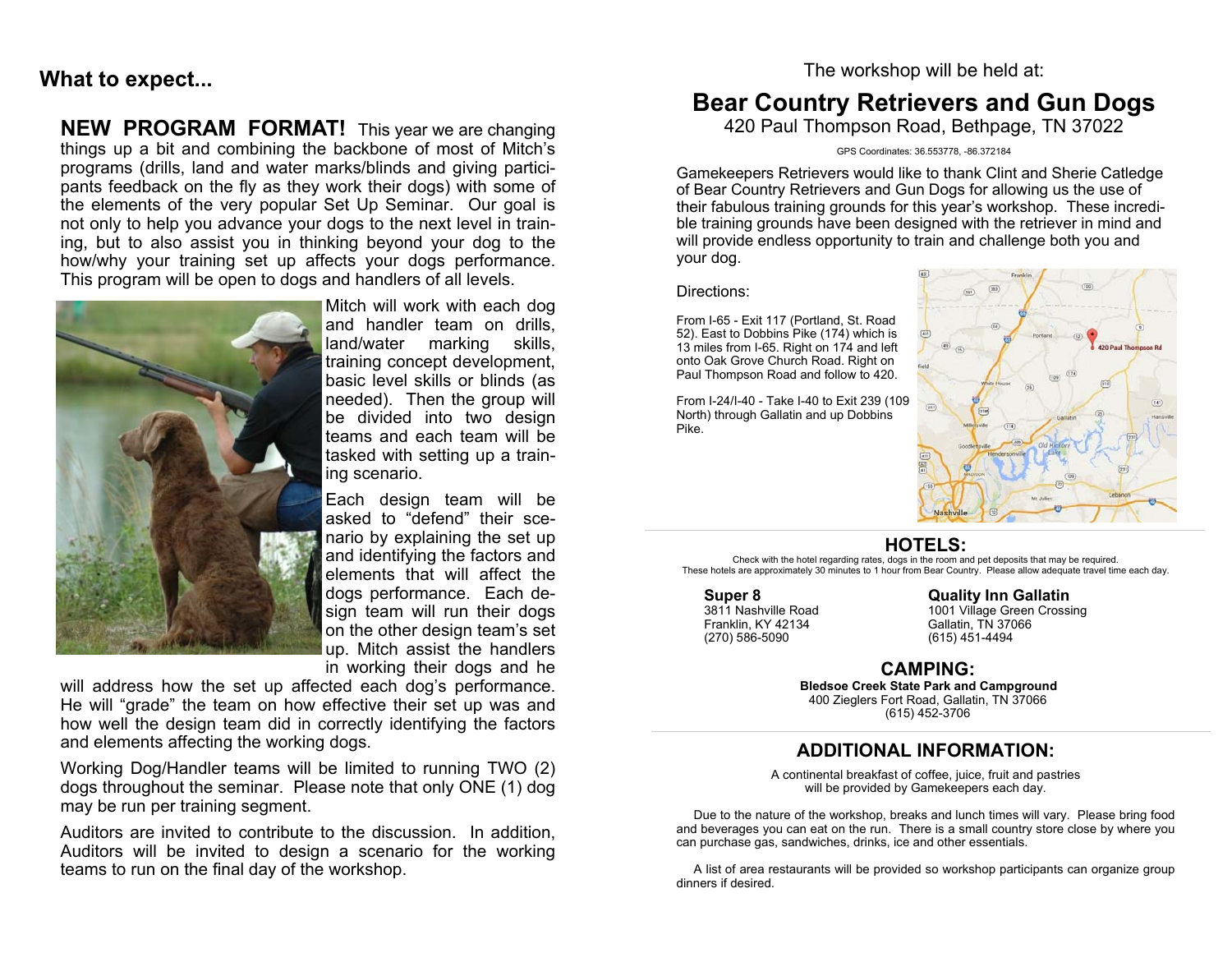## **AGREEMENT**

I (we) acknowledge that in consideration of the acceptance of this application and the opportunity to attend the workshop and to learn valuable field training skills from experienced trainers, I (we) agree to hold **Gamekeepers Retrievers, Ltd., Bear Country Retrievers,** their respective members, directors, governors, officers, agents, superintendents and/or Seminar Secretary and the owner or lessor of the premises and any employees of the aforementioned parties, harmless from any claim for loss or injury which may be alleged to have been caused directly or indirectly to any person or things by the act of this dog while in or upon the workshop premises or grounds or near any entrance thereto, and I (we) personally assume all responsibility and liability for any such claim; and I (we) further agree to hold the aforementioned parties harmless from any claim for loss of this dog by disappearance, theft, damage or injury caused or alleged to be caused by the negligence of the club or any of the parties aforementioned, or by the negligence of any other person, or any other cause or causes.

I (we) hereby assume the sole responsibility for and to indemnify and save the aforementioned parties harmless from any and all loss and expense (including legal fees) by reason of the liability imposed by law upon any of the aforementioned parties for damage because of bodily injuries, including death at any time resulting there from, sustained by any person or persons, including myself (ourselves) or on account of damage to property, arising out of or in consequence of my (our) participation in this workshop, however such injuries, death or damage to property may be caused, and whether or not the same may have been caused or may be alleged to have been caused by negligence of the aforementioned parties or any of their employees or agents, or any other persons.

Please read the premium information carefully and fill out your sign-up form completely and sign below:

#### **Gamekeepers Four Day Training Workshop - July 2 - 5, 2015**

Please complete, sign and return this form and waiver along with your check made payable to Gamekeepers Retrievers, Ltd. to:

Maria White, 16100 Township Road 390, Frazeysburg, OH 43822

Contact us via e-mail at maria@gamekprs.com or phone at 740-828-2493

**\$500.00 Working Handler/Dog Team**

Limited to two dogs per handler and only one dog may work in each individual segment.

\$125.00 Auditor Fee Unlimited Auditing spots are available. PLEASE NOTE: Limited opportunities exist for a free auditing spot in exchange for working the workshop. Contact Maria for information.

**All entrants will receive a detailed Workshop Booklet designed for this workshop.** 

**Working entries will close when limit is reached. Deadline for Auditors June 15, 2015.** 

#### **NO REFUNDS FOR CANCELLATIONS AFTER: June 1, 2015**

۰ Due to the demand for working spots, only fully paid entries will be accepted. Entries must be sent via USPS. No need to overnight mail as the order of receipt will be based on postmark date. In the event more than 12 entries are received, working spots will be awarded by draw. ۰ You will be notified via e-mail if you are awarded a working spot.

۰ Registrations received after working spots fill will be notified and placed on a waiting list or given an auditing spot and refund of fee difference.

| Your Name:                 |                              |                                                                                                   |  |
|----------------------------|------------------------------|---------------------------------------------------------------------------------------------------|--|
| Phone:                     |                              | E-Mail:                                                                                           |  |
|                            | *** Your Years of Experience | $***$                                                                                             |  |
| Hunt Tests (years):        |                              | (titles)                                                                                          |  |
| <b>Club Tests (years):</b> |                              | (titles)                                                                                          |  |
|                            |                              | <b>WORKING HANDLERS: Please complete dog information</b>                                          |  |
| <b>Call Name of Dog:</b>   |                              |                                                                                                   |  |
| Dog's Sex:                 |                              | Dog's Age:                                                                                        |  |
|                            |                              | (AUDITORS: List any topics you are particularly interested in seeing addressed at this workshop). |  |

Date **Participant**